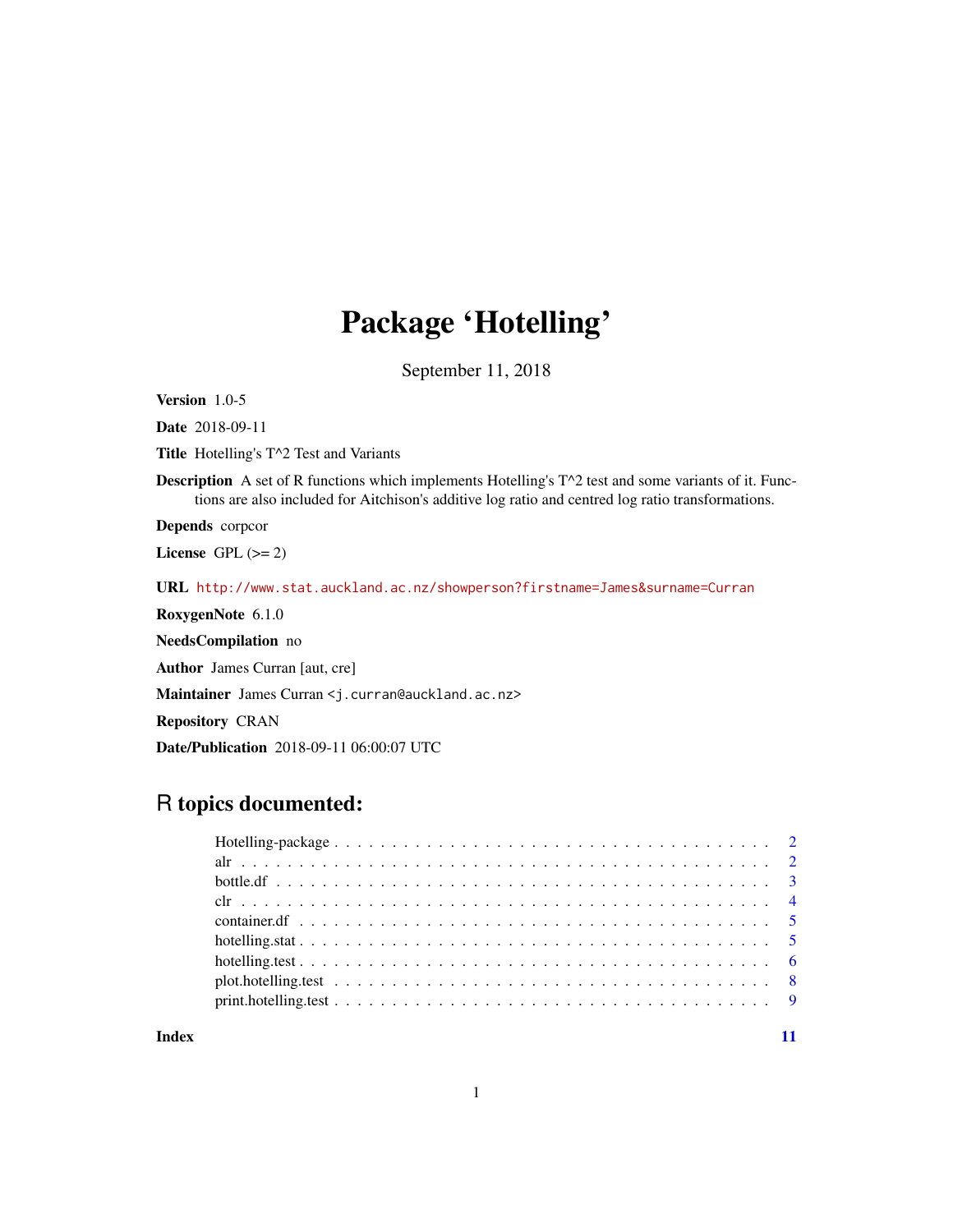Hotelling-package *Hotelling A set of R functions and data sets which implements Hotelling's T^2 test, and some variants of it. Functions are also included for Aitchison's additive log ratio and centred log ratio transformations.*

#### Description

Hotelling A set of R functions and data sets which implements Hotelling's T^2 test, and some variants of it. Functions are also included for Aitchison's additive log ratio and centred log ratio transformations.

#### Author(s)

James Curran Maintainer: James Curran <j.curran@auckland.ac.nz> ~~ The author and/or maintainer of the package  $\sim$ 

alr *Additive log ratio transformation*

#### Description

Aitchison's additive log ratio tranformation for compositional data

#### Usage

```
alr(form, data, group = NULL)
```
#### Arguments

| form  | a formula which specifies the denominator variable as the response               |
|-------|----------------------------------------------------------------------------------|
| data  | a data frame in which the data is stored                                         |
| group | if not NULL then a character string specifying the name of the grouping variable |

#### Details

This function will give a warning if zeros are present because the transformed data will have -Infs.

#### Value

a data frame with the ALR transformation applied to data. Each row in the data frame is standardized with respect to a specific variable by dividing by that variable. The logarithms of the resulting ratios are returned. If a grouping variable is specified, then this is preserved.

<span id="page-1-0"></span>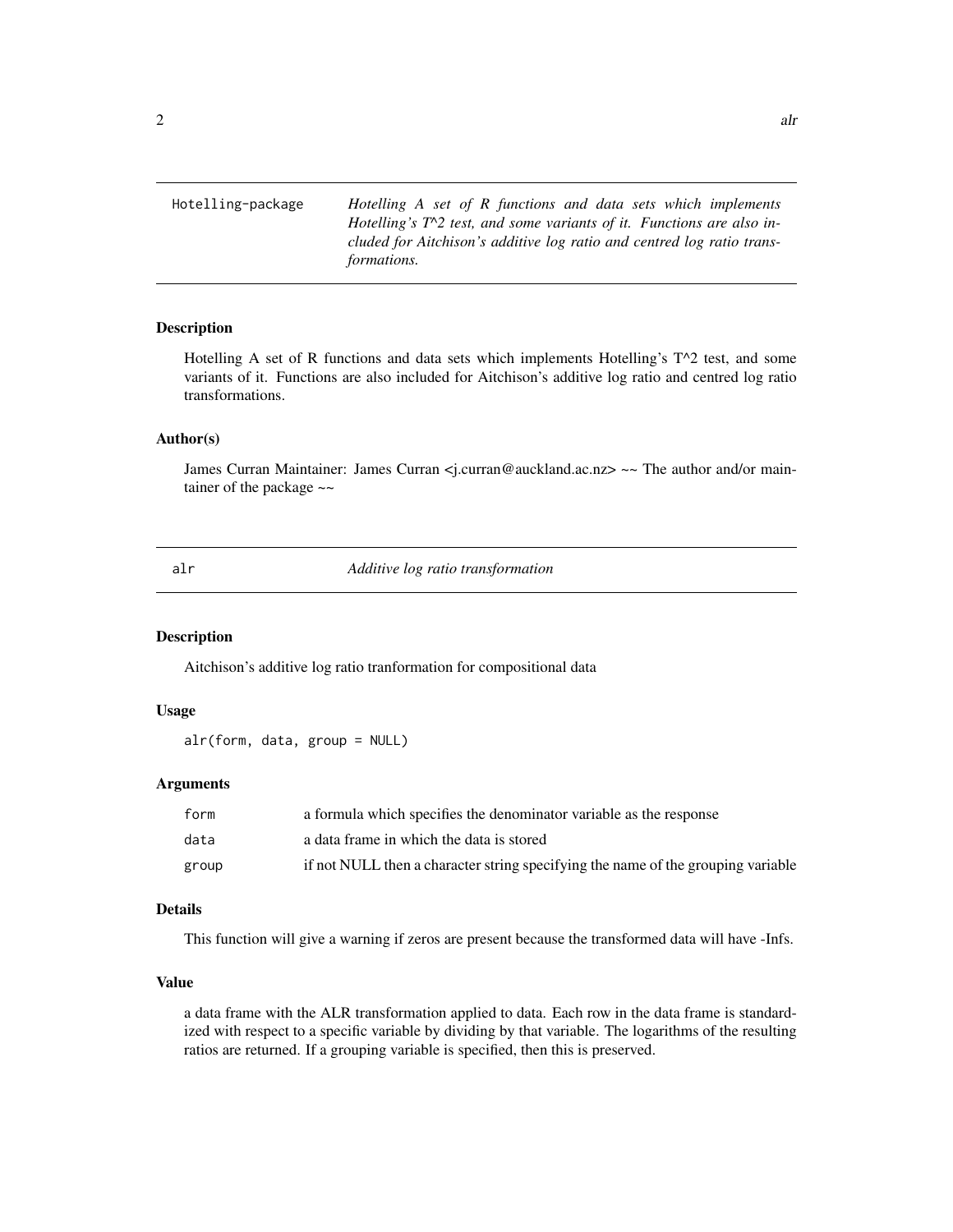#### <span id="page-2-0"></span>bottle.df 3

#### Author(s)

James M. Curran

#### References

Aitchison, J. (1986). "The Statistical Analysis of Compositional Data", Chapman and Hall, reprinted in 2003 with additional material by The Blackburn Press

#### See Also

clr

#### Examples

data(bottle.df)

## transform with respect to manganese alr(Mn~., bottle.df, "Number")

## transform the data with respect to barium, but removing the ## grouping in column 1 alr(Ba~., bottle.df[,-1])

bottle.df *Bottle data*

#### Description

This data contains the elemental concentration of five different elements (Manganese, Barium, Strontium, Zirconium, and Titanium) in samples of glass taken from six different Heineken beer bottles. 20 measurements were taken from each bottle.

#### References

R. L. Bennett. *Aspects of the analysis and interpretation of glass trace evidence*. Master's thesis, Department of Chemistry, University of Waikato, 2002.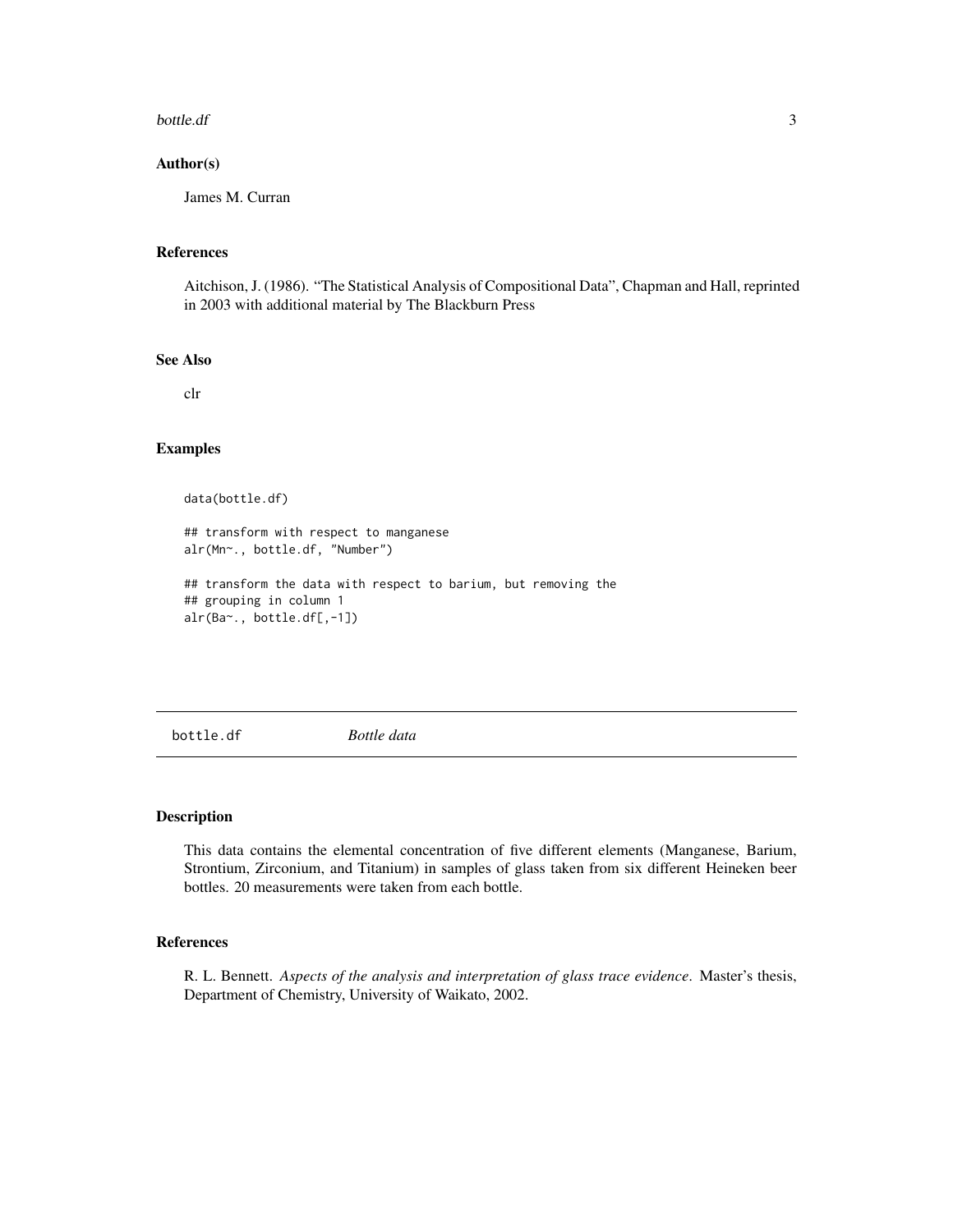#### <span id="page-3-0"></span>Description

Aitchison's centered log ratio tranformation for compositional data

#### Usage

clr(data, group = NULL)

#### Arguments

| data  | a data frame in which the data is stored                                         |
|-------|----------------------------------------------------------------------------------|
| group | if not NULL then a character string specifying the name of the grouping variable |

#### Details

This function will give a warning if zeros are present because the transformed data will have -Infs.

#### Value

a data frame with the CLR transformation applied to data. Each row in the data frame is standardized by dividing by the geometric mean of that row. The logarithms of the resulting ratios are returned. If a grouping variable is specified, then this is preserved.

#### Author(s)

James M. Curran

Aitchison, J. (1986). "The Statistical Analysis of Compositional Data", Chapman and Hall, reprinted

#### See Also

alr

#### Examples

```
data(bottle.df)
## transform preserving grouping
clr(bottle.df, "Number")
## transform the data but remove the
```
## grouping in column 1

## References

in 2003 with additional material by The Blackburn Press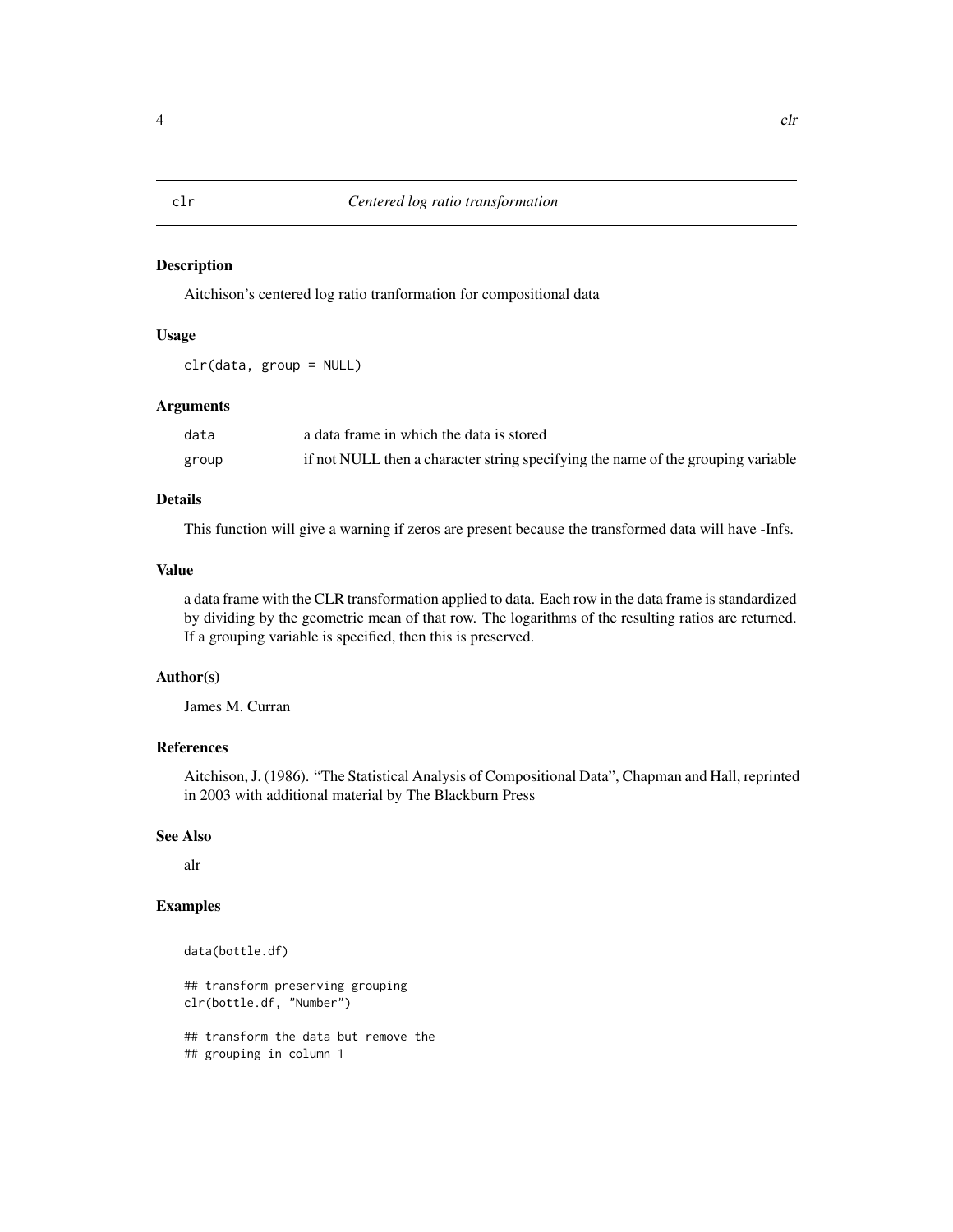#### <span id="page-4-0"></span>container.df 5

clr(bottle.df[,-1])

container.df *Container data*

#### Description

This data contains the elemental concentration of nine different elements (Titanium, Aluminium, Iron, Manganese, Magnesium, Calcium, Barium, Strontium, and Zirconium) in specimens of glass taken from two different containers. Ten measurements were taken from each container.

#### References

Jose R. Almirall. Discrimination of glass samples by solution based ICP-OES PhD thesis, Department of Chemistry, Florida International University, 1998.

hotelling.stat *Calculate Hotelling's two sample T-squared test statistic*

#### Description

Calculate Hotelling's T-squared test statistic for the difference in two multivariate means.

#### Usage

```
hotelling.stat(x, y, shrinkage = FALSE)
```
#### Arguments

| $\mathsf{x}$ | a nx by p matrix containing the data points from sample 1                                                                   |
|--------------|-----------------------------------------------------------------------------------------------------------------------------|
| <b>V</b>     | a ny by p matrix containg the data points from sample 2                                                                     |
| shrinkage    | set to TRUE if the covariance matrices are to be estimated using Schaefer and<br>Strimmer's James-Stein shrinkage estimator |

#### Details

Note, the sample size requirements are that  $nx + ny - 1 > p$ . The procedure will stop if this is not met and the shrinkage estimator is not being used. The shrinkage estimator has not been rigorously tested for this application (small p, smaller n).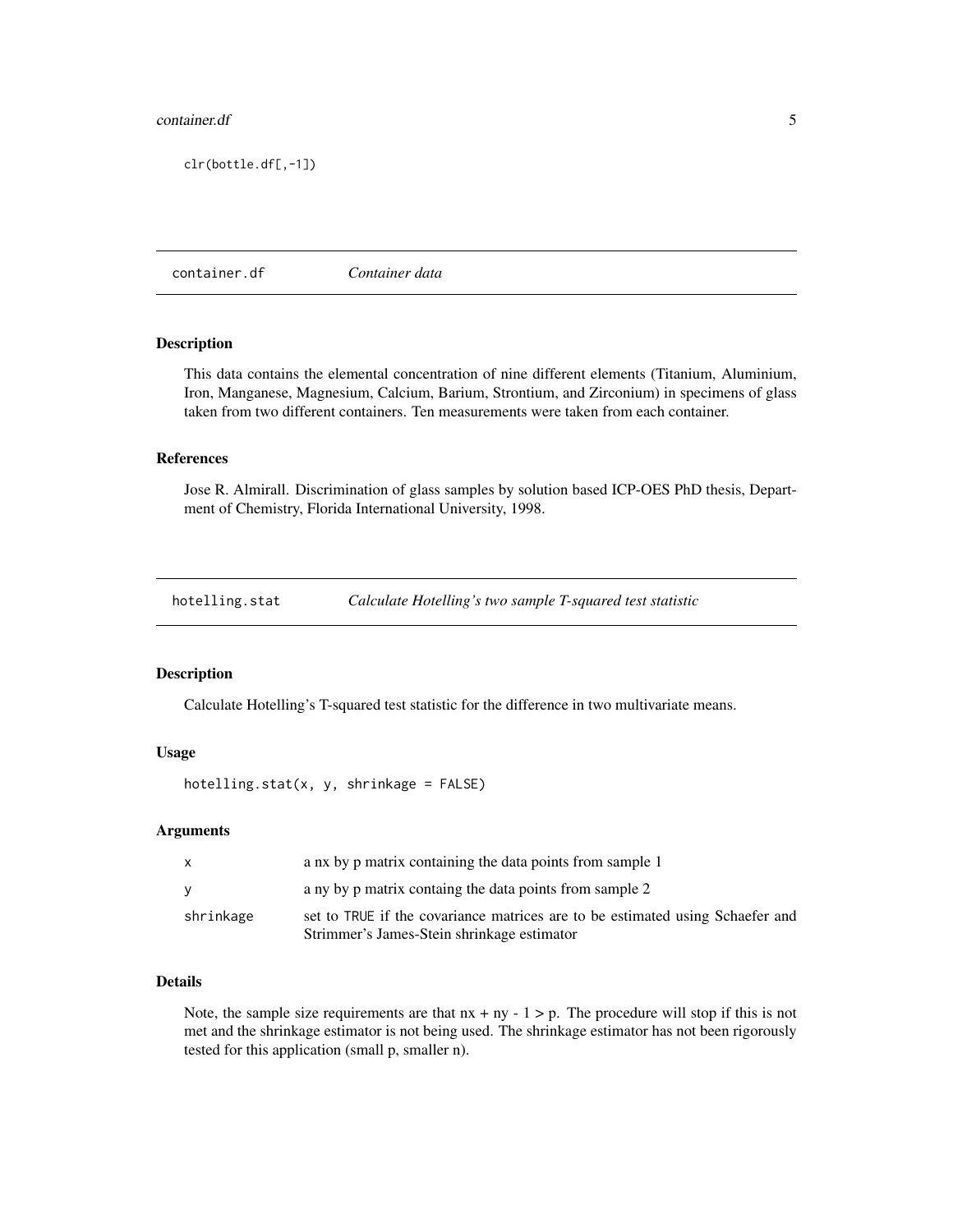<span id="page-5-0"></span>Value

A list containing the following components:

| statistic | Hotelling's (unscaled) T-squared statistic                                                                              |
|-----------|-------------------------------------------------------------------------------------------------------------------------|
| m         | The scaling factor - this can be used by by multiplying it with the test statistic,<br>or dividing the critical F value |
| df        | a vector of length containing the numerator and denominator degrees of freedom                                          |
| nx        | The sample size of sample 1                                                                                             |
| ny        | The sample size of sample 2                                                                                             |
| p         | The number of variables to be used in the comparison                                                                    |
|           |                                                                                                                         |

#### Author(s)

James M. Curran

#### References

Hotelling, H. (1931). "The generalization of Student's ratio." Annals of Mathematical Statistics 2 (3): 360–378.

Schaefer, J., and K. Strimmer (2005). "A shrinkage approach to large-scale covariance matrix estimation and implications for functional genomics." Statist. Appl. Genet. Mol. Biol. 4: 32.

Opgen-Rhein, R., and K. Strimmer (2007). "Accurate ranking of differentially expressed genes by a distribution-free shrinkage approach." Statist. Appl. Genet. Mol. Biol. 6: 9.

#### Examples

```
data(container.df)
split.data = split(container.df[,-1],container.df$gp)
x = split.data[1]]y = split.data[[2]]hotelling.stat(x, y)
hotelling.stat(x, y, TRUE)
```
hotelling.test *Two-sample Hotelling's T-squared test*

#### Description

Performs a two-sample Hotelling's T-squared test for the difference in two multivariate means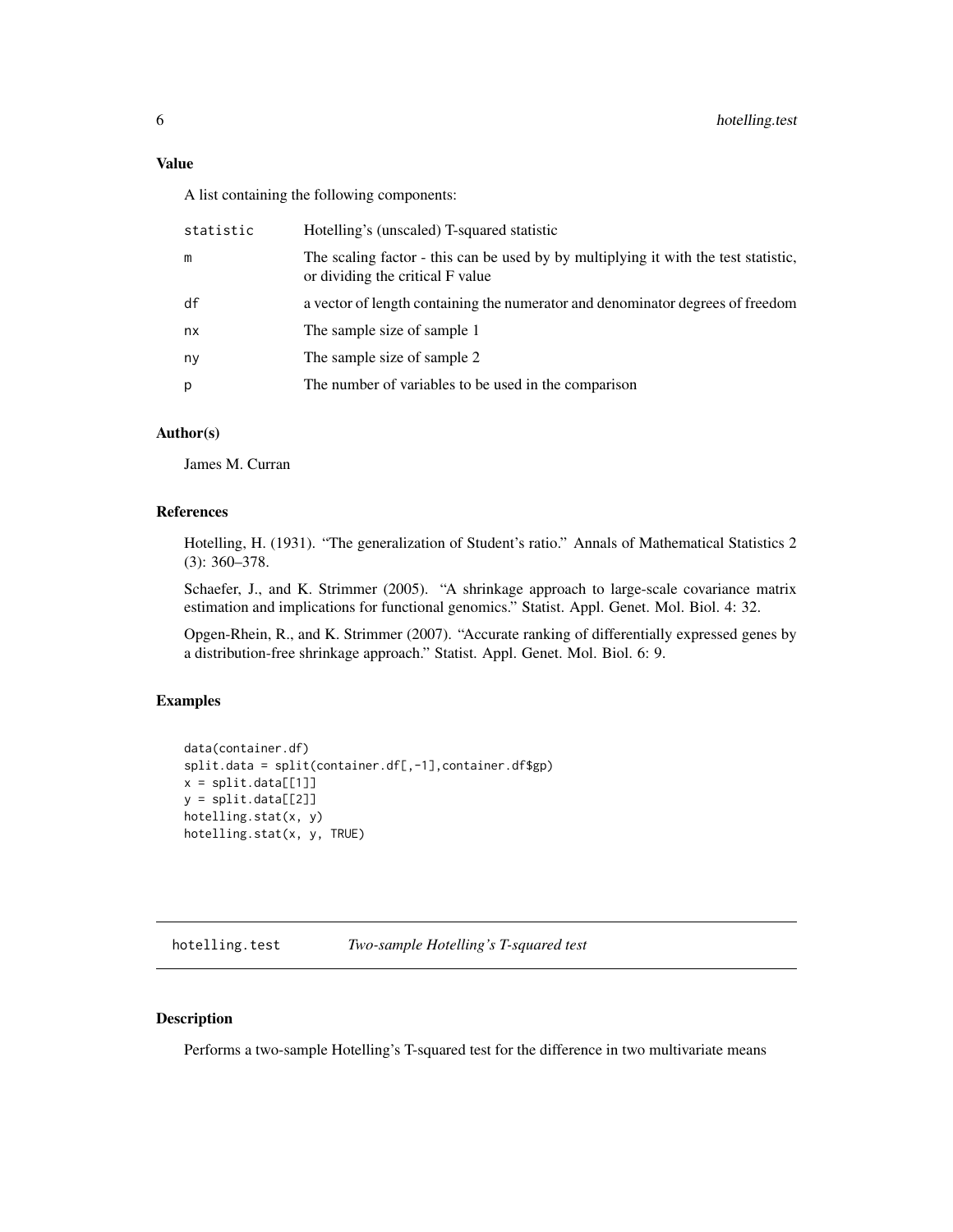## hotelling.test 7

#### Usage

```
hotelling.test(x, ...)
## Default S3 method:
hotelling.test(x, y, shrinkage = FALSE, perm = FALSE,
 B = 10000, progBar = (perm 8& TRUE), ...## S3 method for class 'formula'
hotelling.test(x, data = NULL, pair = c(1, 2), ...)
```
#### Arguments

| $\boldsymbol{\mathsf{x}}$ | a matrix containing the data points from sample 1 or a formula specifying the<br>elements to be used as a response and the grouping variable as a predictor                                                                                                     |
|---------------------------|-----------------------------------------------------------------------------------------------------------------------------------------------------------------------------------------------------------------------------------------------------------------|
| $\cdots$                  | any additional arguments. This is useful to pass the optional arguments for the<br>default call from the formula version                                                                                                                                        |
| У                         | a matrix containing the data points from sample 2                                                                                                                                                                                                               |
| shrinkage                 | if TRUE then Shaefer and Strimmer's James-Stein shrinkage estimator is used to<br>calculate the sample covariance matrices                                                                                                                                      |
| perm                      | if TRUE then permutation testing is used to estimate the non-parametric P-value<br>for the hypothesis test                                                                                                                                                      |
| B                         | if perm is TRUE, then B is the number of permutations to perform                                                                                                                                                                                                |
| progBar                   | if TRUE and perm is TRUE then a progress bar will be displayed whilst the per-<br>mutation procedure is carried out                                                                                                                                             |
| data                      | a data frame needs to be specified if a formula is to be used to perform the test                                                                                                                                                                               |
| pair                      | a vector of length two which can be used when the grouping factor has more<br>than two levels to select different pairs of groups. For example for a 3-level<br>factor, pairs could be set to $c(1,3)$ to perform Hotelling's test between groups<br>$1$ an $3$ |

#### Value

A list (which is also of class 'hotelling.test') with the following elements:

| stats   | a list containing all of the output from hotelling, stat                            |
|---------|-------------------------------------------------------------------------------------|
| pval    | the P-value from the test                                                           |
| results | if perm $==$ TRUE, then all of the permuation test statistics are stored in results |

### Methods (by class)

- default: Two-sample Hotelling's T-squared test
- formula: Two-sample Hotelling's T-squared test

### Author(s)

James M. Curran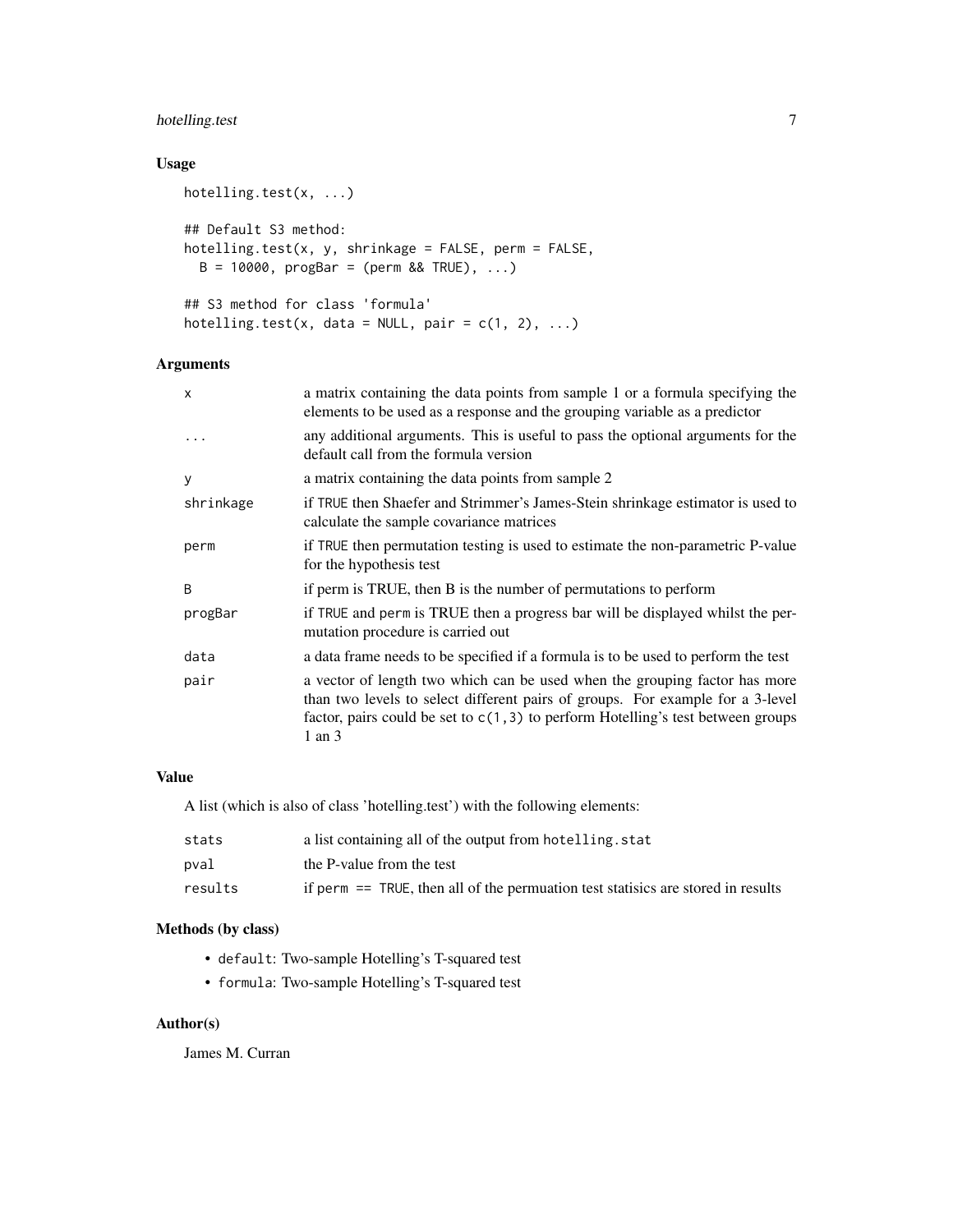#### <span id="page-7-0"></span>References

Hotelling, H. (1931). "The generalization of Student's ratio." Annals of Mathematical Statistics 2 (3): 360–378.

Schaefer, J., and K. Strimmer (2005). "A shrinkage approach to large-scale covariance matrix estimation and implications for functional genomics." Statist. Appl. Genet. Mol. Biol. 4: 32.

Opgen-Rhein, R., and K. Strimmer (2007). "Accurate ranking of differentially expressed genes by a distribution-free shrinkage approach." Statist. Appl. Genet. Mol. Biol. 6: 9.

Campbell, G.P. and J. M. Curran (2009). "The interpretation of elemental composition measurements from forensic glass evidence III." Science and Justice, 49(1), 2-7.

#### See Also

hotelling.stat

#### Examples

```
data(container.df)
fit = hotelling.test(.~gp, data = container.df)
fit
subs.df = container.df[1:10,]
subs.df$gp = rep(1:2, c(5,5))fitPerm = hotelling.test(Al+Fe~gp, data = subs.df, perm = TRUE)
fitPerm
plot(fitPerm)
data(bottle.df)
fit12 = hotelling.test(.~Number, data = bottle.df)
fit12
fit23 = hotelling.test(.~Number, data = bottle.df, pair = c(2,3))
fit23
```
plot.hotelling.test *Plots the results from a permutation based version of Hotelling's Tsquared test for the difference in two multivariate sample means*

#### **Description**

Plots a histogram of the distribution of the permuted test statistics for a permutation version of Hotelling's T-squared

#### Usage

```
## S3 method for class 'hotelling.test'
plot(x, \ldots)
```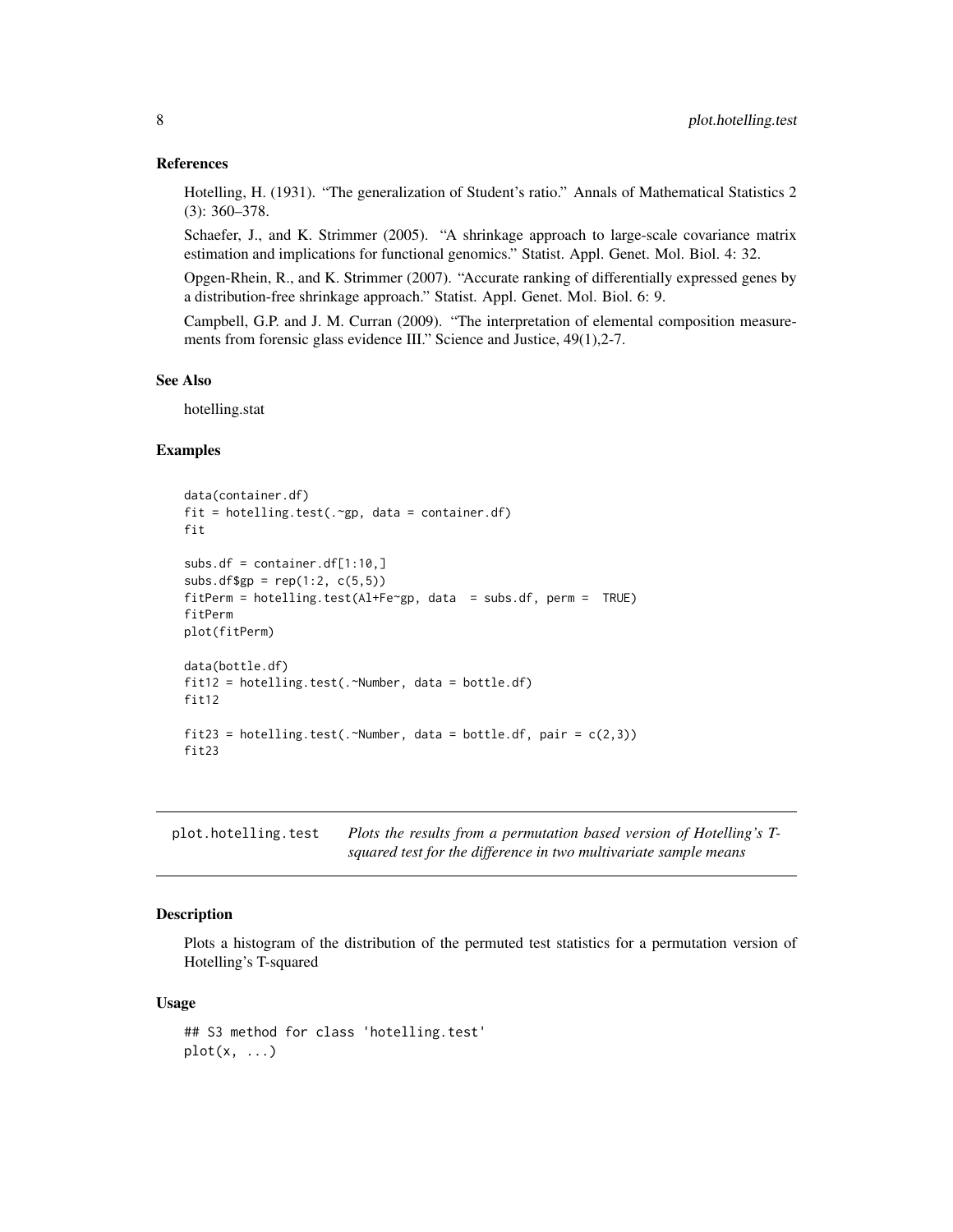#### <span id="page-8-0"></span>Arguments

|   | an object of type hotelling.test                          |
|---|-----------------------------------------------------------|
| . | any additional arguments to be passed to the hist command |

#### Details

This function only works if you have performed a permutation test. It will return an error message if not. It could be programmed to draw the relevant F distribution in the standard case, but this seems rather pointless.

#### Author(s)

James M. Curran

#### Examples

```
data(bottle.df)
bottle.df = subset(bottle.df, Number == 1)
bottle.df$Number = rep(1:2,c(10,10))
fit = hotelling.test(.~Number, bottle.df, perm = TRUE)
plot(fit)
plot(fit, col = "lightblue")
```

| print hotelling test Prints the results from a Hotelling's T-squared test for the difference |
|----------------------------------------------------------------------------------------------|
| in two multivariate sample means                                                             |

#### Description

Prints the test stastic, degrees of freedom and P-value from Hotelling's T-squared test for the difference in two multivariate sample means

#### Usage

```
## S3 method for class 'hotelling.test'
print(x, \ldots)
```
#### Arguments

|          | an object of type hotelling test                          |
|----------|-----------------------------------------------------------|
| $\cdots$ | any additional arguments to be passed to the hist command |

#### Author(s)

James M. Curran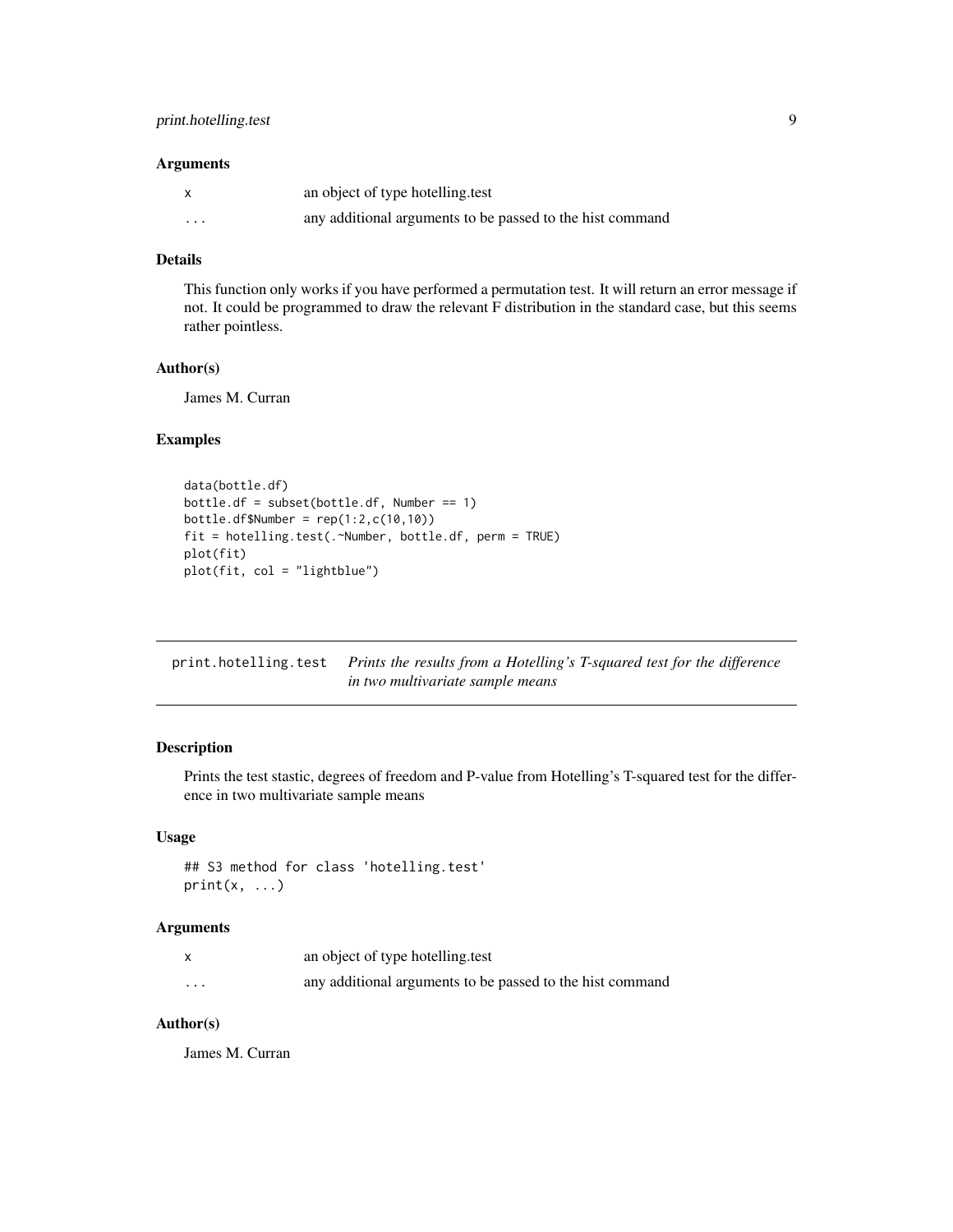# Examples

```
data(bottle.df)
bottle.df = subset(bottle.df, Number == 1)
bottle.df$Number = rep(1:2, c(10, 10))fit = hotelling.test(.~Number, bottle.df, perm = TRUE)
fit
fit = hotelling.test(.~Number, bottle.df)
fit
## an explict call
print(fit)
```